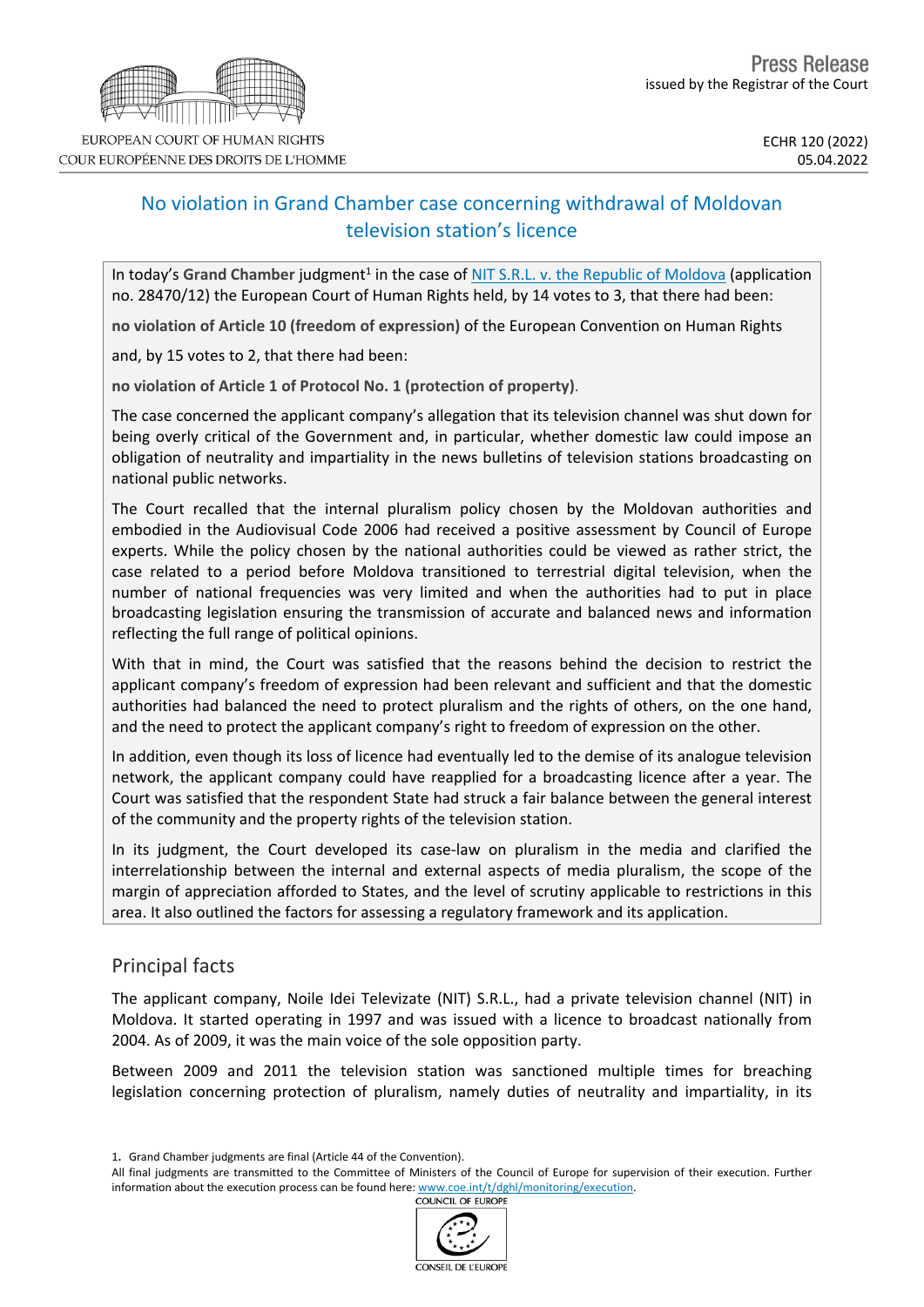news bulletins. In particular, the audiovisual national authority accused the channel of a lack of pluralism, politically biased news bulletins, favouring the opposition political party and broadcasting distorted news items.

In 2012, after the television station failed again to comply with the law on pluralism as laid down in Article 7 of the domestic Audiovisual Code of 2006, despite numerous milder sanctions imposed on it, its licence to operate was withdrawn.

The applicant company challenged the decision before the national courts, but its action was dismissed as ill-founded in 2013. The Court of Appeal found in particular that the audiovisual authority had had no other option but to impose the harshest sanction of revoking the television station's licence, given that it had refused to comply with the domestic legislation on pluralism.

## Complaints, procedure and composition of the Court

The applicant company complained in particular under Article 10 of the European Convention on Human Rights and under Article 1 of Protocol No. 1 that the withdrawal of its licence for its television station had amounted to a breach of its right to freedom of expression and of its property rights. It also complained under Article 6 (right to a fair trial) that the proceedings concerning the revocation of its licence had not been fair. It asked the Court to examine, in particular, whether domestic law could impose an obligation of neutrality and impartiality in the news bulletins of private television stations broadcasting on national public networks.

The application was lodged with the European Court of Human Rights on 11 May 2012. On 17 April 2018 the Moldovan Government was given [notice](http://hudoc.echr.coe.int/eng/?i=001-182894)<sup>2</sup> of the application, with questions from the Court. On 3 March 2020 the Chamber to which the case had been allocated relinquished jurisdiction in favour of the Grand Chamber.

Judgment was given by the Grand Chamber of 17 judges, composed as follows:

Robert **Spano** (Iceland), *President*, Jon Fridrik **Kjølbro** (Denmark), Ksenija **Turković** (Croatia), Paul **Lemmens** (Belgium), Síofra **O'Leary** (Ireland), Yonko **Grozev** (Bulgaria), Valeriu **Griţco** (the Republic of Moldova), Egidijus **Kūris** (Lithuania), Branko **Lubarda** (Serbia), Stéphanie **Mourou-Vikström** (Monaco), Jolien **Schukking** (the Netherlands), María **Elósegui** (Spain), Ivana **Jelić** (Montenegro), Arnfinn **Bårdsen** (Norway), Darian **Pavli** (Albania), Erik **Wennerström** (Sweden), Saadet **Yüksel** (Turkey),

and also Søren **Prebensen**, *Deputy Grand Chamber Registrar.*

<sup>2.</sup> In accordance with Rule 54 of the Rules of Court, a Chamber of seven judges may decide to bring to the attention of a Convention State's Government that an application against that State is pending before the Court (the so-called "communications procedure"). Further information about the procedure after a case is communicated to a Government can be found in the Rules of Court.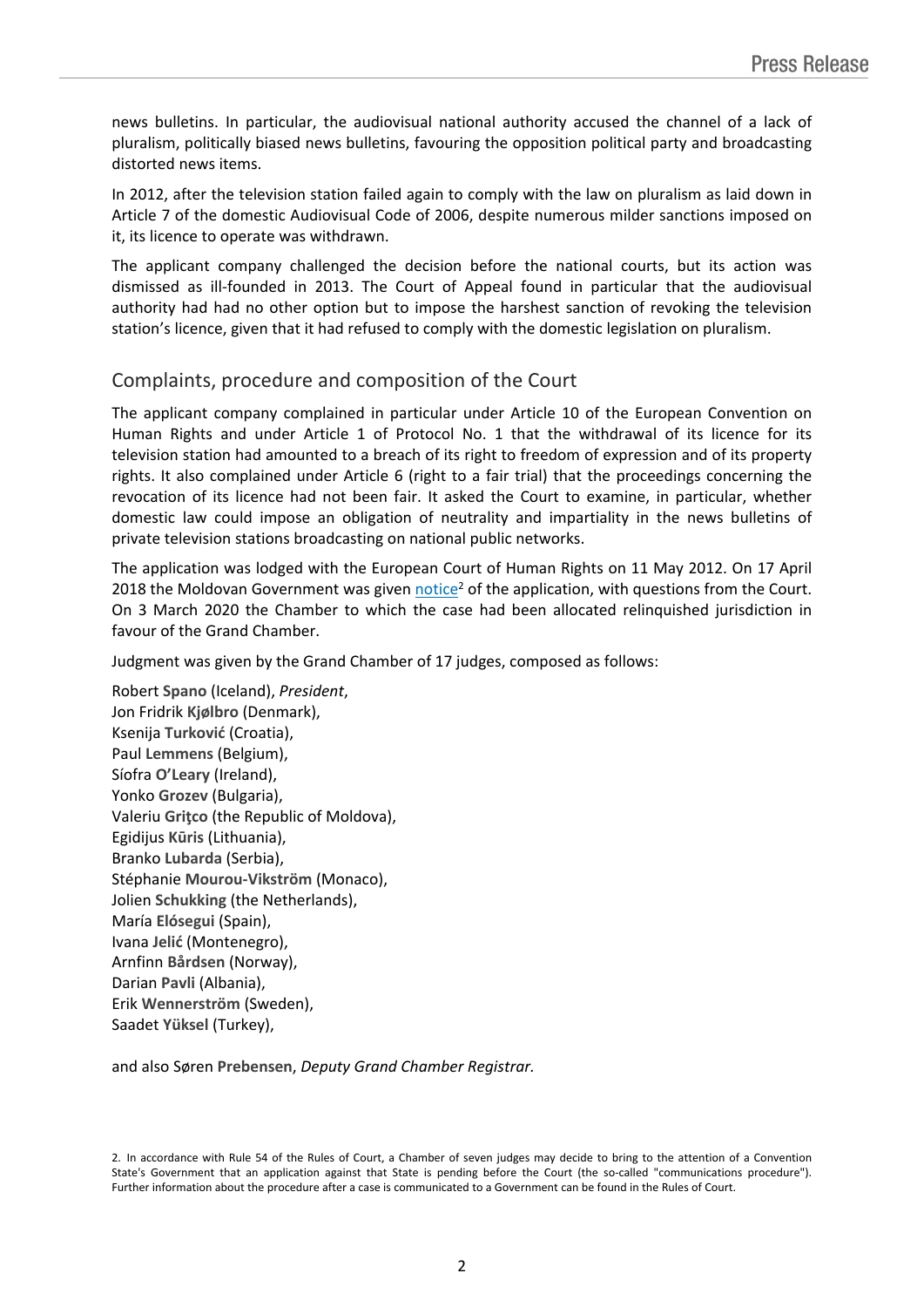## Decision of the Court

### Article 10

The Court noted that, unlike previous cases where existing standards on media pluralism had been developed mainly in the context of complaints of unjustified State interference with an applicant's rights to freedom of expression and where the Court had relied, amongst other things, on the principle of media pluralism in finding a violation, it was the other dimension of media pluralism that was at stake in this case. The applicant company complained of restrictions on its freedom of expression which were based on the grounds of ensuring political pluralism in the media, with the aim of enabling diversity in the expression of political opinion and enhancing the protection of the free-speech interests of others in audiovisual media. It was a question therefore of striking a proper balance between the competing interests of the community in safeguarding political pluralism in the media, and of respecting the principle of editorial freedom.

A further specific feature was the emphasis laid in the relevant national legal framework on internal pluralism, namely the obligation on broadcasters to present different political views in a balanced manner, without favouring a particular party or political movement. In contrast, earlier cases had been more concerned with issues of external pluralism, which meant the existence of various media outlets, each expressing a different point of view, and was basically achieved by ensuring that the media were not concentrated in the hands of too few.

The Court had already acknowledged that, in such a sensitive sector as the audiovisual media, the State was obliged to put in place an appropriate legislative and administrative framework to guarantee true effective pluralism. Furthermore, when it came to audiovisual broadcasting, States were under a duty to ensure, first, that the public were given access through television to impartial and accurate information and a range of opinions and comments, reflecting, amongst other things, the diversity of political outlook within the country, and, secondly, that journalists and other professionals working in the audiovisual media were not prevented from imparting such information and comments. The Court clarified in this respect that neither aspect, internal or external pluralism, should be considered in isolation from each other; on the contrary, both aspects had to be considered together. Thus, in a national licensing system involving a certain number of broadcasters with national coverage, what might be regarded as a lack of internal pluralism in the programmes offered by one broadcaster might be compensated for by the existence of effective external pluralism. However, it was not sufficient to provide for the existence of several channels. What was required was to guarantee diversity of overall programme content, reflecting as far as possible the variety of opinions encountered in society.

The Court reiterated that there might be different approaches to achieving overall programme diversity in the European space. A number of national licensing systems tended to rely on the diversity of perspectives provided by the different licensed operators, coupled with structural safeguards and general obligations of fair coverage, while other national systems required stricter content-based duties of internal pluralism. As the choice of how to achieve overall programme diversity varied according to local conditions, States should in principle enjoy wide discretion in how to go about ensuring pluralism in the media.

In this case, the severity of the sanction was a factor that called for close scrutiny by the Court. The Court recalled that the internal pluralism policy chosen by the Moldovan authorities and embodied in the Audiovisual Code 2006 had received a positive assessment by Council of Europe experts. While the policy could be viewed as rather strict, the case related to a period before Moldova transitioned to terrestrial digital television, when the number of national frequencies was very limited and when the authorities were under a strong obligation to put in place broadcasting legislation ensuring the transmission of accurate and balanced news and information reflecting the full range of political opinions. In that context, the legislative choices had been carefully considered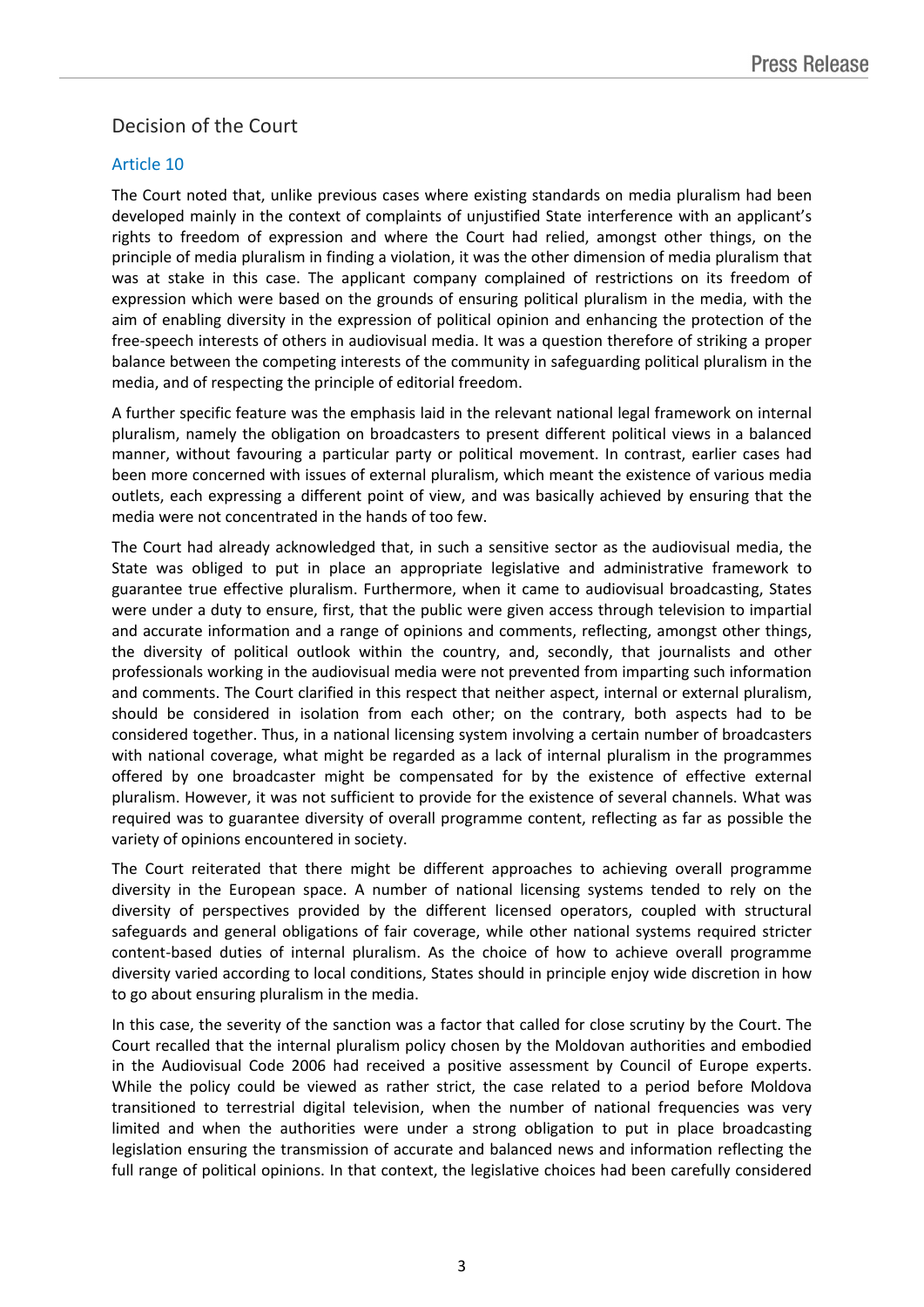and genuine efforts had been made at parliamentary level to strike a fair balance between the competing interests at stake. All broadcasters, whether public or private, had been subjected to the same rules, which had been applied not to the entire audiovisual content of licensed broadcasters but only to their respective news bulletins. Implementation of the rules had been monitored by the Audiovisual Coordinating Council (ACC), a specialist body established by law. Its meetings, monitoring reports and decisions were accessible to the public and the broadcasters' representatives were given an opportunity to attend and to submit comments. The ACC was required to provide reasons for any decision to impose a sanction, which could be challenged before the courts.

Regarding the application of the regulatory framework in NIT's case, the Court determined that the decision had been supported by relevant and sufficient reasons.

The Court was mindful of the fact that the severity of the sanction could have had a potentially "chilling effect" on the freedom of expression of other licensed broadcasters in Moldova. However, in the specific circumstances of the case, it felt that the domestic authorities had acted within their margin of appreciation in achieving a reasonable relationship of proportionality between the competing interests at stake:

As the applicant company had contended that the revocation, as well as the majority of the previous sanctions, had been politically motivated, the Court had to scrutinise closely the safeguards against arbitrariness and abuse. It found that NIT's allegations had been duly examined by the courts and there was no concrete evidence to support the allegation that the ACC had sought to hinder NIT from expressing critical views of the government, or had pursued any other ulterior purpose.

It also noted that the measure had not prevented the applicant company from using other means to broadcast its news bulletins and programmes, and that the applicant company had not been prevented from pursuing other income-generating activities. Indeed, it had continued to share content through its Internet homepage and YouTube channel. Moreover, the applicant company could have reapplied for a broadcasting licence after one year.

With the above considerations in mind, the Court was satisfied that the reasons behind the decision to restrict the applicant company's freedom of expression had been relevant and sufficient and that the domestic authorities had balanced the need to protect pluralism and the rights of others, on the one hand, and the need to protect the applicant company's right to freedom of expression on the other.

The interference had thus been "necessary in a democratic society" There had accordingly been no violation of Article 10.

#### Article 1 of Protocol No. 1

As regards the revocation of the applicant company's television broadcasting licence, the Court observed that it was the result of the television company's persistence in refusing to comply with the relevant licence requirements but also down to the overall gravity, nature and accumulation of its transgressions. The fact that it had not changed its behaviour to comply with the Audiovisual Code despite twelve sanctions in three years had led the authorities to feel entitled to apply its most serious sanction.

The Court noted that an expert report provided by the applicant company concluded that it had operated at a loss even before the revocation of its licence. Consequently, the Court found that the revocation of the licence had not affected the applicant company's proprietary interests to an excessive degree. In this connection, the Court noted, moreover, that even though the loss of licence had eventually led to the demise of the applicant company's analogue television network, that had not been a forgone conclusion as the company could have reapplied for a broadcasting licence one year later. It thus appeared that the applicant company's pecuniary and other proprietary interests